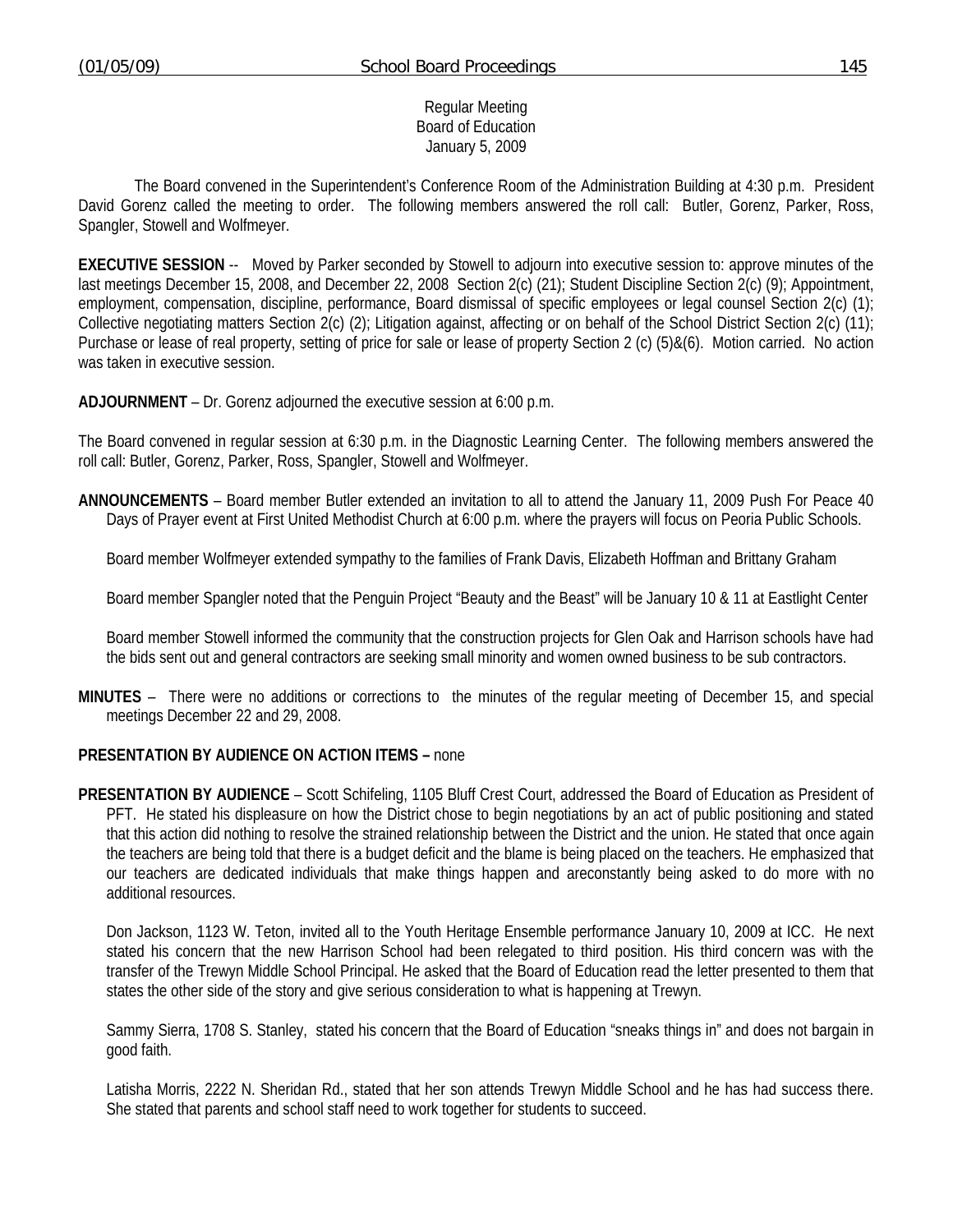Charles Warr, 2540 W. Flint, stated that he is currently an Assistant Principal at Trewyn Middle School and was speaking on behalf of the students and parents in support of Cheryl Ellis. He asked that the Board of Education reconsider the decision to transfer Mrs. Ellis. He stated that Mrs. Ellis has been dedicated in leading the Trewyn Middle School staff and asked that she be placed back at the building she dearly loved.

# **CONSENT AGENDA –**

ADOPTION OF CONSENT CALENDAR -- Moved by Parker, seconded by Spangler adoption of the consent calendar.

On roll call, 7 ayes. Motion carried.

GIFTS TO SCHOOL DISTRICT – Moved by Parker, seconded by Spangler, that the following donations be accepted and letters of appreciation sent to the donors.

Piano donated to Calvin Coolidge Middle School by Mrs. Mary Ward

- Hats, gloves and scarves, valued by the donor at \$150.00, donated by OSF Corp Office of Employees to Irving Primary School
- Hats and gloves, valued by the donor at \$250.00, donated by Penny Post-Freeman Smith Barney Citigroup to Irving Primary School
- Coats, hats, gloves and scarves, valued by the donor at \$500.00, donated by Alpha Kappa Alpha Sorority, Nu Pi Omega Chapter to Irving Primary School
- \$1,000.00 for school needs donated by Walmart on University to Irving Primary School

Hats and gloves, valued by the donor at \$250.00, donated by Sunrise Rotary to Irving Primary School

- \$1,000.00 donated to Trewyn Middle School for incentives for students who show improvement in both attendance and grades by SuperCenter Walmart
- \$275.00 donated to Tyng Primary School for library materials by Mrs. R. I. Bella

\$50.00 donated to Von Steuben Middle School for copy paper by Mr. Dave Obergfel

Woodruff High School received \$815.00 in donations from the following faculty and staff for their Annual Food Drive– Teri Hinrichsen, Denise Adams, Nancy Bivens, Nardica Buckner, Chris Crowson, Karen and Mike Donlan, Tom Hayes, Pat Horvitz, Jerry McMahon, Mary Nemeth, Keith Oliver, Mike & Cathy Plunkett, Ruth Vatterrodt, Joanie Bastian, Judy McDowell, Woodruff Boosters, Sherry O'Neil, Jane Rule.

- Non-perishable food, valued by the donor at \$300.00 donated to the Woodruff High School Annual Food Drive by Mr. and Mrs. Ken Reynolds
- \$30.00 gift card and 8 pumpkin pies, donated to the Woodruff High School Annual Food Drive by Kroger on Lake

Employee discount of \$175.00 donated by Elizabeth Baxter to the Woodruff High School Annual Food Drive

On roll call, 7 ayes. Motion carried.

PAYMENT OF BILLS -- Moved by Parker, seconded by Spangler approval of the payment of the following bills.

| FUND | <b>DESCRIPTION</b>                  | <b>BAL.SHEET</b> | <b>RFV</b> | EXPENSE      | TOTAL        |
|------|-------------------------------------|------------------|------------|--------------|--------------|
| 10   | EDUCATIONAL FUND                    | \$17,691.19      |            | \$558,511.93 | \$576,203.12 |
| 20   | <b>OPERATIONS, BLDG &amp; MAINT</b> |                  |            | \$82,770.79  | \$82,770.79  |
| 40   | <b>TRANSPORTATION</b>               |                  |            | \$7,432.57   | \$7,432.57   |
| 60   | CAPITAL IMPROVEMENT                 |                  |            | \$237,927.11 | \$237,927.11 |
| 90   | CAPITAL IMPROVEMENTS                |                  |            | \$41,437.66  | \$41,437.66  |
| 95   | MID CENTRAL ASSOCIATION             |                  |            | \$31,890.47  | \$31,890.47  |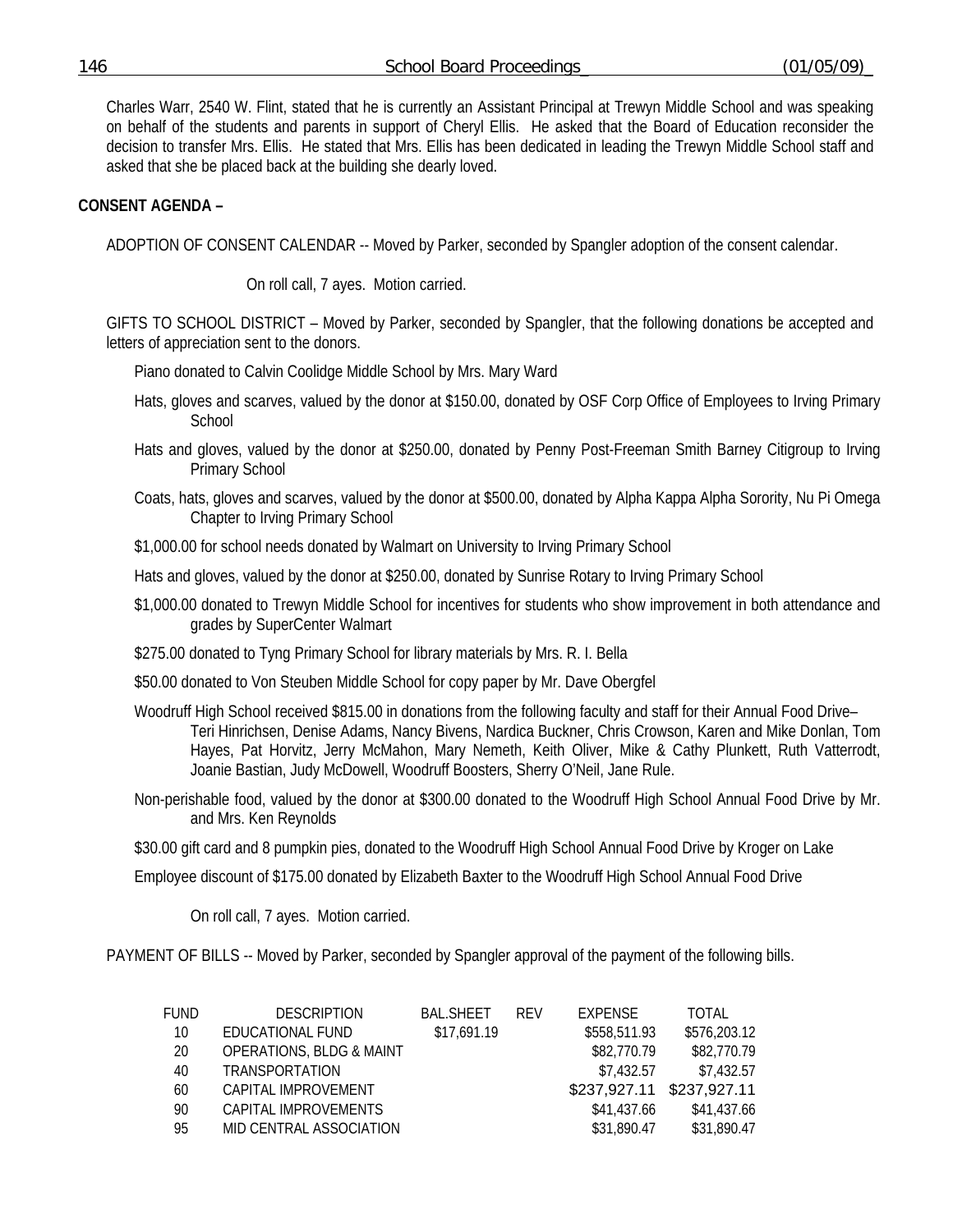99 PPS ADMIN OUTREACH

| H PROG | \$2,234.10   | \$2,234.10   |
|--------|--------------|--------------|
|        | \$962,204.63 | \$979,895.82 |

On roll call, 7 ayes. Motion carried.

HUMAN RESOURCE REPORT -- Moved by Parker, seconded by Spangler approval of the following amended human resource report as presented by the administration.

| <b>Certified Personnel</b>                                      |                            |
|-----------------------------------------------------------------|----------------------------|
| <b>Appointments</b>                                             |                            |
| <b>Summer School Principals</b>                                 |                            |
| Delinski, Tim                                                   |                            |
| Perkins, Aurthur                                                |                            |
| <b>Summer School - Site Manager</b>                             |                            |
| Daniels, Fabian                                                 | Kenny, Karen – (Sped. Ed.) |
| Dawson, Alona                                                   | MacIntosh, Gigi            |
| Dollman, Lucinda                                                | Malahy, Susan              |
| Grant, Shawn                                                    | Tatum, Monica              |
| <b>Summer School - Assistant Site Manager</b>                   |                            |
| Cummings, Kelly                                                 |                            |
| <b>Summer School - PDP (Professional Development Providers)</b> |                            |
| Akinlua, Elizabeth                                              |                            |
| Barksdale, Melinda                                              |                            |
| Davis, Shanica                                                  |                            |
| Hagemann, Denyse                                                |                            |
| Smith, Michael                                                  |                            |
| Reagan, Lynn                                                    |                            |
| Teachers - Full Time                                            |                            |
| Emara, Sahar                                                    | 12-15-08                   |
| Stimeling, Joni                                                 | 12-08-08                   |
| Endres, Michelle                                                | 01-06-09                   |
| Resignations                                                    |                            |
| Teachers - Full Time                                            |                            |
| Kamienski, Kara                                                 | 12-19-08                   |
| Social Worker - Full Time                                       |                            |
| Hayden, Jeffrey                                                 | 06-16-09                   |
| <b>Non-Certified Personnel</b>                                  |                            |
| <b>Appointments</b>                                             |                            |
| Cafeteria - Full Time - Temporary                               |                            |
| Brooks, Pamela                                                  | 12-12-08                   |
| Cafeteria - Part Time                                           |                            |
| Flemming, Jenell                                                | 01-05-09                   |
| Nelson, Angela                                                  | 01-05-08                   |
| Rathbun, Betty                                                  | 01-05-08                   |
| Clerical - Full Time                                            |                            |
| Fuller, Perrian                                                 | 12-17-08                   |
| Extended School Program - Part Time                             |                            |
| Edwards, Spanky                                                 | 01-05-09                   |
| Moore, Jean                                                     | 12-16-08                   |
| Paraprofessional                                                |                            |
| Mason, Donald                                                   | 01-06-09                   |
| <b>Student Workers - Part Time</b>                              |                            |
| Elmore, Rebecca                                                 | 12-29-08                   |
| Harper, Lindsay                                                 | 12-29-08                   |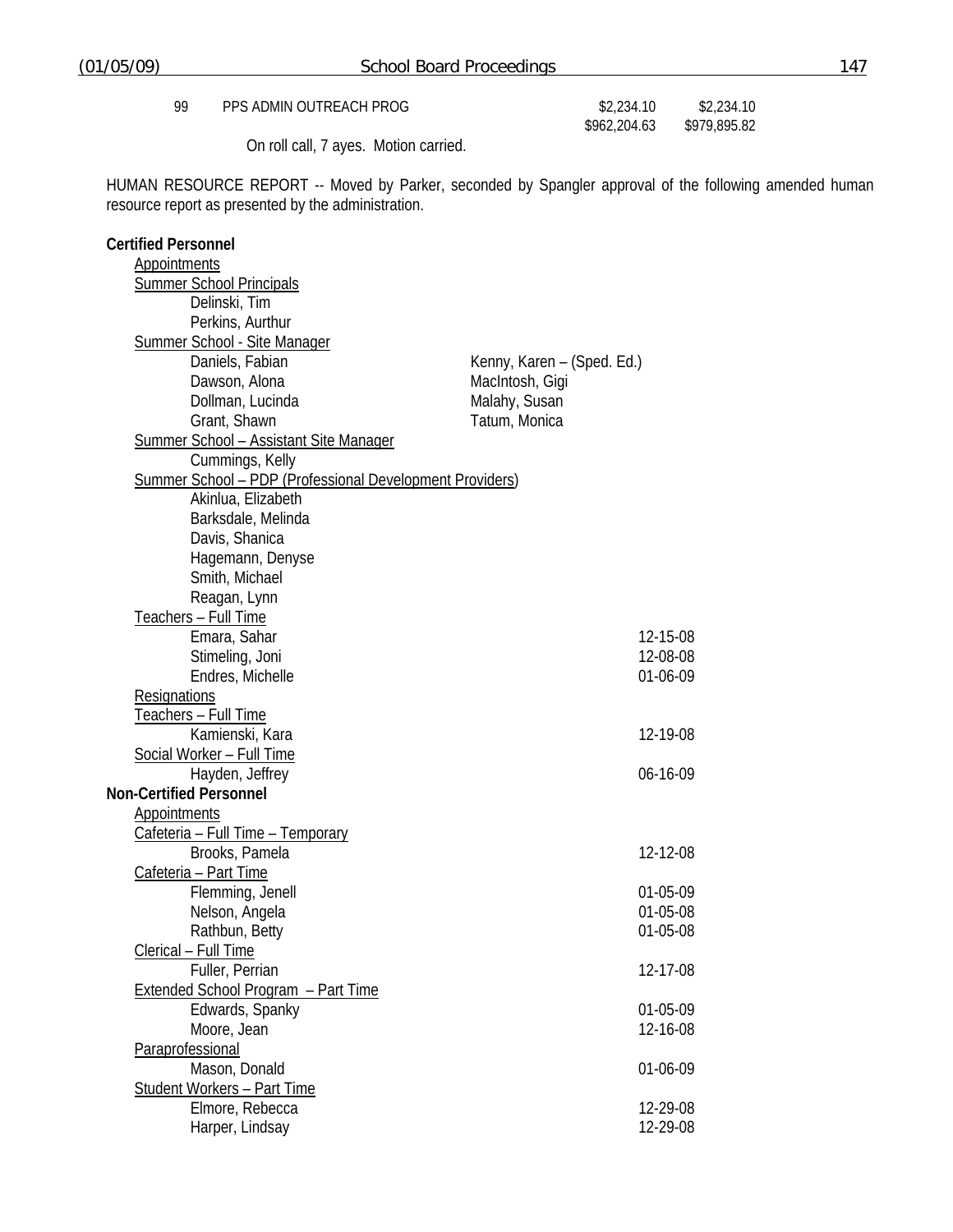| <b>Transportation - Part Time</b>          |          |
|--------------------------------------------|----------|
| Albee, Tabbatha                            | 12-08-08 |
| Decker, Robert                             | 12-08-08 |
| Favalora, Melissa                          | 12-08-08 |
| Haslett, Michelle                          | 12-08-08 |
| Tinsley, Larry                             | 12-08-08 |
| Thomas, Timothy                            | 01-06-08 |
| Tutor - Part Time                          |          |
| Kaufman, Clair                             |          |
|                                            | 11-24-08 |
| Wells, Tyishia                             | 01-05-09 |
| Deceased                                   |          |
| Custodians - Full Time                     |          |
| Davis, Frank                               | 12-17-08 |
| Paraprofessional - Full Time               |          |
| Hoffman, Elizabeth                         | 12-30-08 |
| Personal Leave                             |          |
| Transportation - Part Time                 |          |
| Zollicoffer, Jessica1                      | 2-19-08  |
| Resignation                                |          |
| Home School Facilitator - Full Time        |          |
| Ford, Clinton                              | 01-07-09 |
| Transportation - Part Time                 |          |
| Johnson, Clora                             | 12-05-08 |
| Retirement                                 |          |
| Building & Grounds - Full Time             |          |
| Albert, Willie                             | 11-30-09 |
| <b>Terminations</b>                        |          |
| <b>Extended School Program - Part Time</b> |          |
| Cornish, Kayla                             | 12-11-08 |
|                                            |          |
| <b>Student Workers - Part Time</b>         |          |
| Rand, Manuel                               | 12-09-08 |
| Vincent, Darin                             | 12-09-08 |
| Young, Shaniqua                            | 11-14-08 |
| Transportation - Part Time                 |          |
| Jones, Charlene                            | 12-12-08 |
| <b>Substitutes</b>                         |          |
| Certified                                  |          |
| <b>Appointments</b>                        |          |
| Substitute Teachers                        |          |
| Gosa, Michael                              | 12-17-08 |
| James, Natalie                             | 12-18-08 |
| Johnson, Jay                               | 12-19-08 |
| Kahn, Thomas                               | 12-29-08 |
| Kellum, Yolanda                            | 12-29-08 |
| Kuhlman, Alfred                            | 12-22-08 |
| O'Neil, Kelly                              | 12-15-08 |
| Rosenberg, Bradley                         | 12-17-08 |
| Wake, Amy                                  | 12-15-08 |
| Resignations                               |          |
| <b>Substitute Teachers</b>                 |          |
| Armmer, Mavis                              | 12-18-08 |
|                                            |          |
| Prater, Jessica                            | 12-17-08 |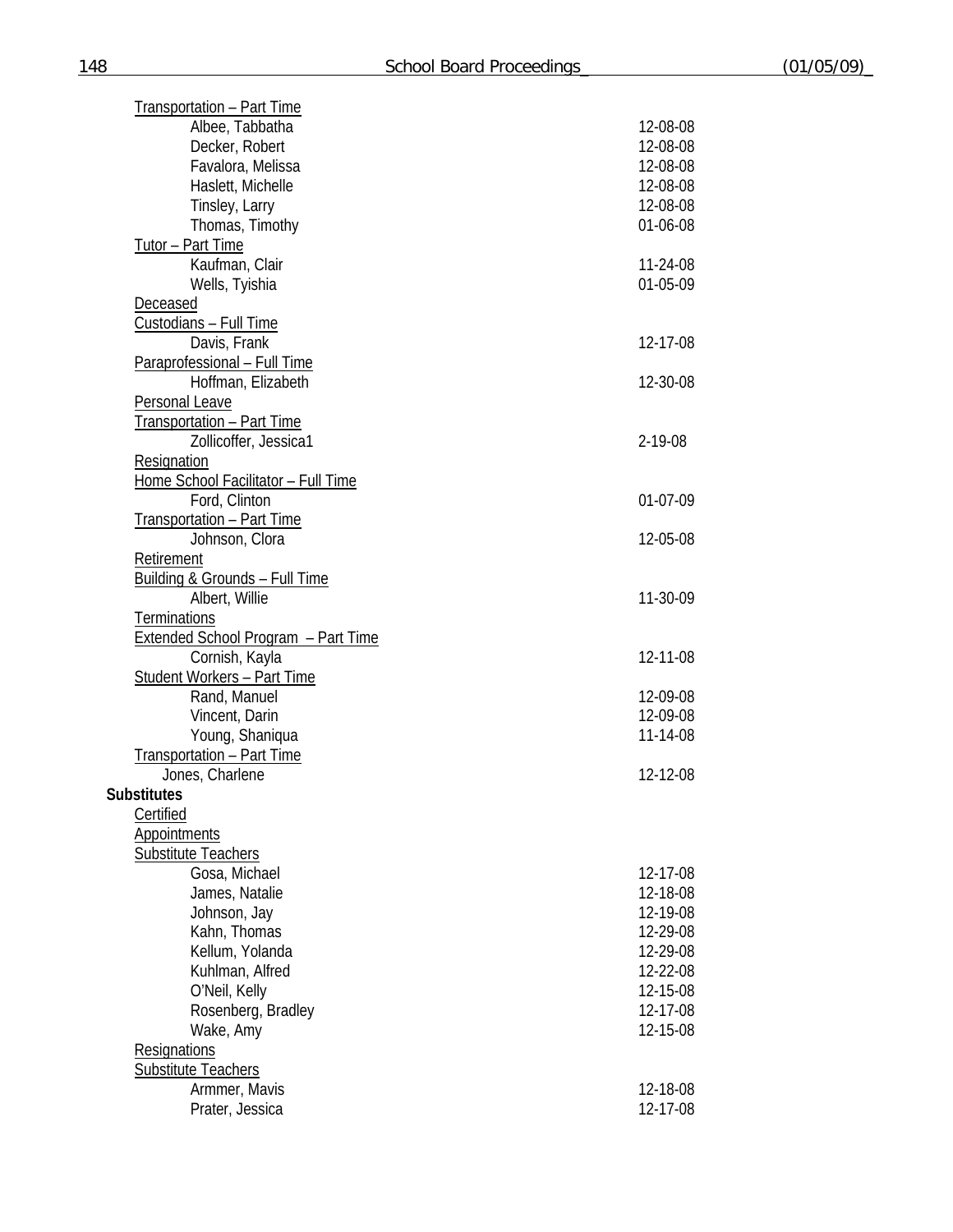| Non-Certified Substitute                    |          |
|---------------------------------------------|----------|
| <b>Appointments</b>                         |          |
| Cafeteria                                   |          |
| Childs, Veronica                            | 01-05-09 |
| Fortune, Cynthia                            | 01-05-09 |
| Thompkins, Rochelle                         | 12-10-08 |
| Paraprofessional                            |          |
| Lee, Judith                                 | 12-17-08 |
| Smith, Shariece                             | 12-12-08 |
| Special Ed Attendants/Behavioral Assistants |          |
| Clements, Tiffaney                          | 12-17-08 |
| Coleman, Ronisha                            | 12-29-08 |
|                                             |          |
| Dorsey, Laquana                             | 12-29-08 |
| Gaines, Brittney                            | 12-15-08 |
| Morris, Olivia                              | 12-19-08 |
| Wilson, Jenea                               | 12-17-08 |
| Resignations                                |          |
| Special Ed Attendants/Behavioral Assistants |          |
| Armstrong, Doris                            | 12-30-08 |
| Bennett, Lakyia                             | 12-30-08 |
| Bennett, Nakeia                             | 12-30-08 |
| Campbell, Leah                              | 12-30-08 |
| Dyer, Ashley                                | 12-30-08 |
| Ford, Frederick                             | 12-30-08 |
| Granderson, Betty                           | 12-30-08 |
| Hendricks, Anthony                          | 12-30-08 |
| Hobson, Chanice                             | 12-30-08 |
| Hut, Rashonda                               | 12-30-08 |
| Johnson, Iva                                | 12-30-08 |
| Mays, Dora                                  | 12-30-08 |
| Mays, Felicia                               | 12-30-08 |
| Moss, Elaine                                | 12-30-08 |
| Netters, Rakeitta                           | 12-30-08 |
| Parkman, Stacy                              | 12-30-08 |
|                                             |          |
| Perrin, Stephanie                           | 12-30-08 |
| Pierce, Amber                               | 12-30-08 |
| Ross, Sherry                                | 12-30-08 |
| Sanders, Rickita                            | 12-30-08 |
| Walker, Daniel                              | 12-30-08 |
| Walker, Kimberlee                           | 12-30-08 |
| Wallace, Sherika                            | 12-30-08 |
| Wareham, Deborah                            | 12-30-08 |
| Washington, Yarlynn                         | 12-30-08 |
| Williams, Shatika                           | 12-30-08 |
| Wilson, Satterria                           | 12-30-08 |
| Resignations                                |          |
| Clerical - Substitute                       |          |
| Bastian, Nancy                              | 12-15-08 |
| <b>Terminations</b>                         |          |
| Cafeteria                                   |          |
| Clements, Tiffaney                          | 12-12-08 |
|                                             |          |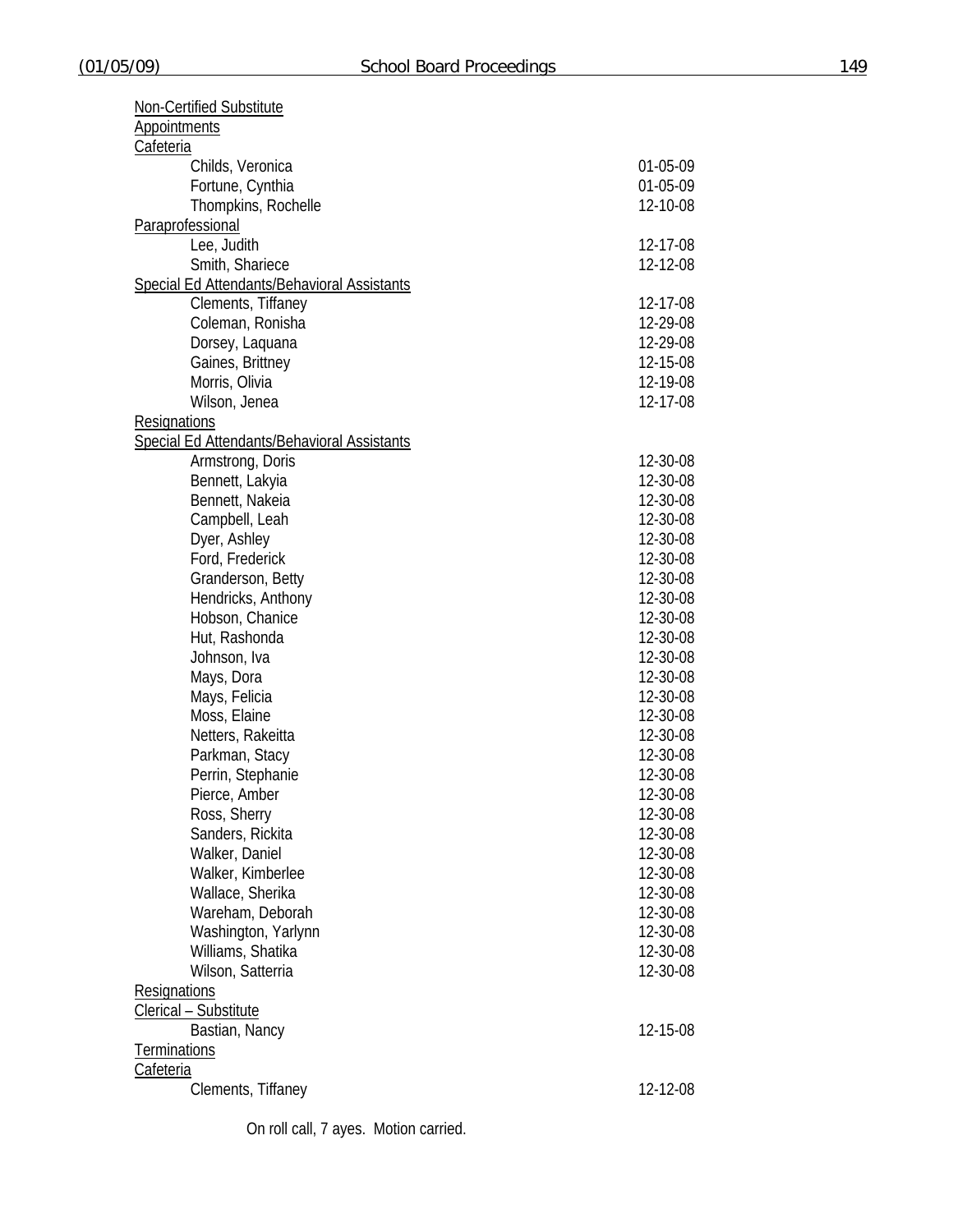TRAVEL REQUESTS - Moved by Parker, seconded by Spangler approval of the travel requests as presented by the administration. (Copy is on file in the board secretary's office.)

On roll call, 7 ayes. Motion carried.

## **DELIBERATION AGENDA** -

Review of Suspensions - Moved by Parker seconded by Spangler that the Review of Suspensions listed on Report No. 8 dated January 5, 2009 be approved as presented.

On roll call, 7 ayes. Motion carried.

Expulsions – Moved by Parker, seconded by Spangler that the Expulsions listed on the report dated January 5, 2009 be approved as presented.

> On roll call, 6 ayes. Butler, Parker, Spangler, Stowell, Wolfmeyer, Gorenz 1 nay. Ross. Motion carried..

**SALE OF WHITE SCHOOL –** Moved by Stowell, seconded by Parker that the White School building and property (hereinafter referred to as the "Property") located at 304 E. Illinois Street be sold to OSF Healthcare System for the gross sales price of \$750,000 and that the Superintendent and Board Secretary are authorized to execute all necessary sales documents including a special warranty deed.

Attorney Walvoord went through the process on how the sale occurred. He stated that an ad in the newspaper listed the property for sale. It was sold through public auction with the OSF Healthcare System being the sole bidder. The property was appraised at \$500,000. The closing will be January 15, 2009. Mr. Cahill noted that this sale is consisted with the Master Facility Plan – the repurposing of buildings for other uses.

On roll call, 7 ayes. Motion carried.

### **INFORMATION ITEMS – REPORTS FROM SUPERINTENDENT AND STAFF** –

1. GOAL 1 – STUDENT ACHIEVEMENT – **REPORT FROM THE MANUAL HIGH SCHOOL RESTRUCTURING ADVISORY COUNCIL –** Dr. Rita Ali, Advisory Council Chairperson, presented to the Board of Education a quarterly report from the council that included a general update, key areas of focus and identification of needs and recommendations. She shared that the purpose of the Council was to review and monitor and to assist in the success of the school. She highlighted the recommendations of the group:

Officially change the name of Manual High School to Manual Talent Development High School and Manual Talent Development Middle School

Strengthen security at Manual – hire two additional security guards (males), provide additional security equipment and locate the District security office at Manual High School

Provide more space for 7-8 and 9th grade Academies

Provide expanded technology capability – computer lab for 9<sup>th</sup> grade Success Academy, additional computers for classrooms, biology lab equipment, WiFi in designated areas

Expand staffing resources to include clerical support for each academy and coaching support for teaching **Staff** 

**EDISON CONTRACT UPDATE** – Mr. Hinton stated that he would bring his recommendation to continue the partnership with the Edison group at the next meeting. He will prepare information for the Board members regarding the Edison Schools academic performance, information on the history of the relationship and the current relationship with the Edison program.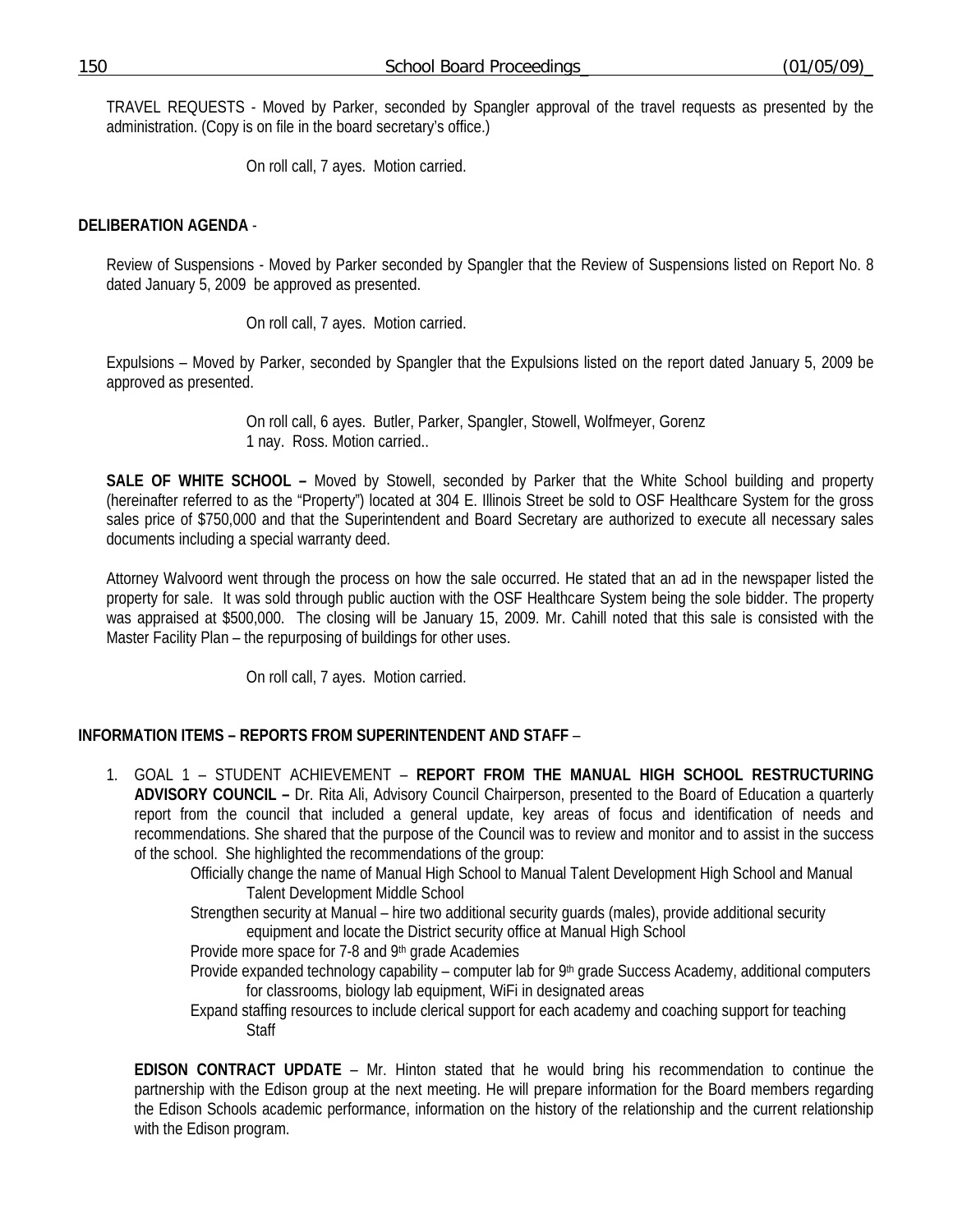2. Goal 2 – FISCAL RESPONSIBILITY – **BUDGET ADJUSTMENTS FOR 08-09 –** Mr. Cahill presented the proposed \$2.8 million budget reductions million for the current fiscal year. They included: Superintendent and Controller-Treasurer forgoing base wage adjustments, sale of White and Irving Schools, insurance savings, gas and diesel and natural gas pricing, moratorium on non-essential purchases and deferring bus deliveries until next fiscal year. He reported that the reason for budget adjustments is that there has been a decline in revenue received by the district. The Corporate Tax has been \$800,000 than anticipated (it is anticipated that the total reduction could be \$1.6 million) and the reimbursement for categorical spending is coming in lower than expected (total reduction is anticipated to \$500,000). General State Aid is coming in as expected. Also, the district had projected that property EAV would increase 3.3% and now it looks like the increase will be only 2.8%

Discussion was held among Board members concerning the proposed budget reductions. Mr. Stowell stated that there is a concern that the EAV could go down. Mrs. Wolfmeyer discussed schools having enough in their per pupil budgets to last through the year. Mrs. Parker asked that current programs be evaluated to see if they are worth the funding before going down the line of proposed cuts. Mrs. Ross asked that principals be involved in reducing funds at their schools. Mrs. Butler asked about the sale of Irving Primary School – if that did not happen would the Board have to look "below the line?" Mr. Cahill said they would, but he is also working on different arrangements for the bus purchases. Mrs. Spangler asked about the items "below the line" and those items being cuts for next year. Mr. Cahill replied that they were included in the list for next year's cuts.

**BUDGET CUTS FOR FUTURE YEARS** – Dr. Gorenz shared that the items listed in the "future years" sheets were items for consideration and discussion. Superintendent Hinton discussed how difficult it is now in these uncertain economic times. He stated that he will propose what he feels is best for the students while keeping the District financially stable and solid. He stressed that the District will not sit back and wait and do nothing. He also emphasized that these proposals have nothing to do with upcoming teacher negotiations. He stated that it is his hope that people will not lose their jobs and that the Master Facility Plan was not followed (more schools were to be closed at the beginning of the 09-10 school year) to keep jobs.

Dr. Gorenz asked that Board members forward their questions to the administration. Mrs. Wolfmeyer asked for specific information on how Mr. Cahill arrived at his numbers and how each item will affect student achievement on a comparative basis. Mrs. Spangler asked if information was available on how students view the disruption when a school is closed – is it worse for primary students or high school students. Mrs. Parker asked if incentives could be made available for staff to live in the city. More discussion will follow at the January 12 Committee of the Whole meeting.

 PURCHASE ORDERS OVER \$2,500 – Mr. Cahill presented this report for the Board's review. Questions were asked and answered regarding the report.

- 3. GOAL 3 QUALITY STAFF
- 4. GOAL 4 SAFE, CARING ENVIRONMENTS
- 5. GOAL 5 CULTURE OF CUSTOMER SERVICE Report of Requests under the Freedom of Information Act and Status of Such Requests
- **REPORTS AND SUGGESTIONS BY BOARD MEMBERS** Mrs. Ross asked that the Superintendent open the investigation to reconsider the decision made regarding the Trewyn Middle School Principal. Mrs. Spangler asked that with the reconstruction of Peoria High School and Woodruff High School we are careful not to set a precedent – what we do for one we need to do for all. Mrs. Wolfmeyer asked about the timeline for the decision on uniform color. Mrs. Ross stated that the recommendations would come to the Parent Teacher Advisory Committee and then to the Board of Education.

Mr. Stowell asked for insight into the figures used for student/administrator in the School Report Cards from the State and history on the student/administrator ratio relative to previous years.